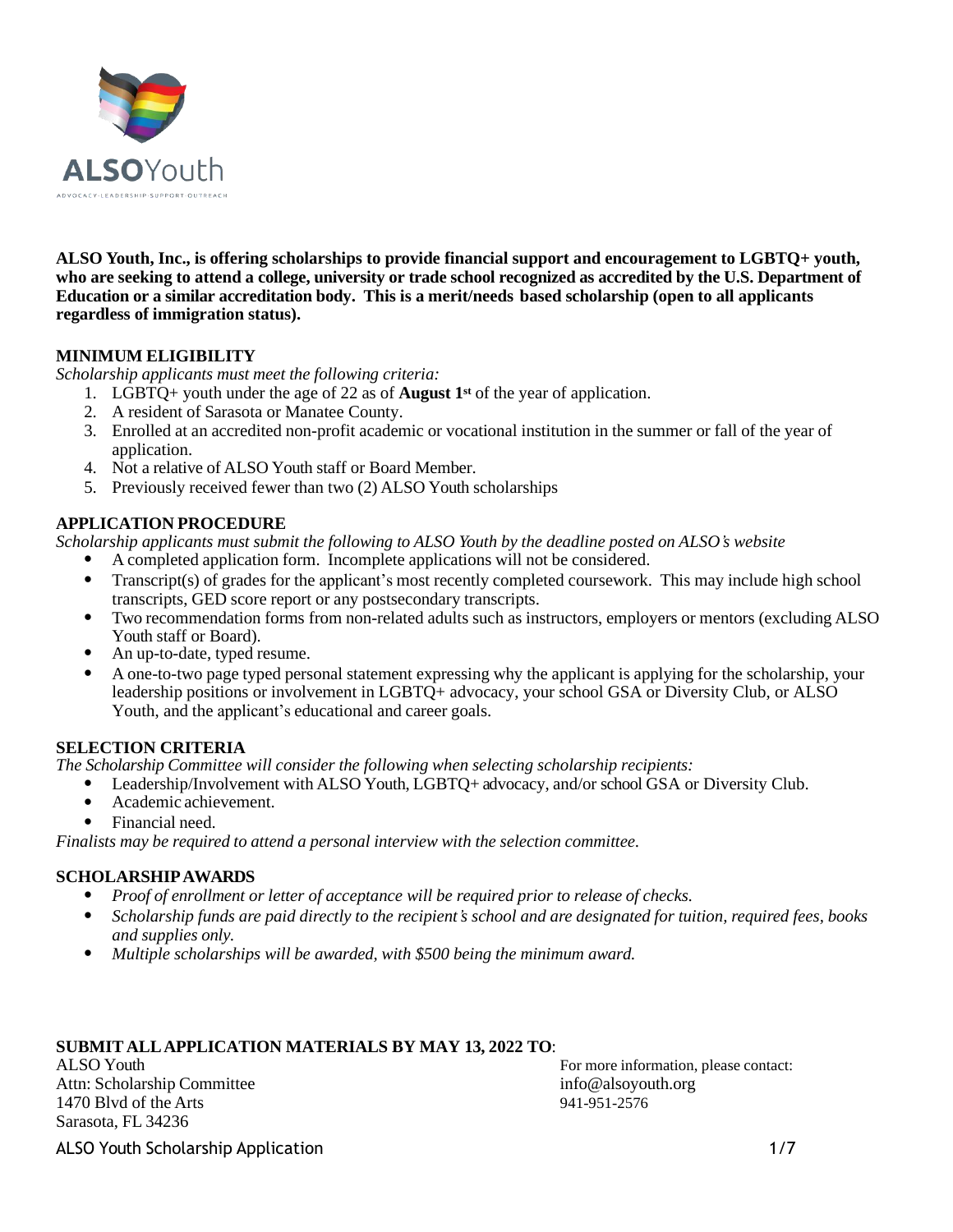

# **ALSO Youth Scholarship Fund**

# APPLICATION FORM (p.1)

# **PERSONALINFORMATION**

| Applicant's Legal Name (First, Middle, Last):               | <u> 1980 - John Stein, marking and de broad and de broad and de broad and de broad and de broad and de broad and</u> |
|-------------------------------------------------------------|----------------------------------------------------------------------------------------------------------------------|
| Preferred Name:                                             |                                                                                                                      |
| <b>Permanent Street Address:</b>                            |                                                                                                                      |
| City, State, ZIP: County:                                   |                                                                                                                      |
| Telephone:                                                  | and the control of the control of the control of the control of the control of the control of the control of the     |
| Email Address:                                              |                                                                                                                      |
| Which of these is the best way to reach you?                |                                                                                                                      |
| Date of Birth:                                              | and the control of the control of the control of the control of the control of the control of the control of the     |
| Place of Birth:                                             |                                                                                                                      |
| <b>Sexual Orientation:</b>                                  | $\Box$ Lesbian $\Box$ Gay $\Box$ Bisexual $\Box$ Queer $\Box$ Asexual $\Box$ Straight                                |
|                                                             | $\Box$ Undecided / Prefer not to answer                                                                              |
| Gender identity:                                            | Gender Pronouns:                                                                                                     |
| Number of Dependent Children: _______                       |                                                                                                                      |
| <b>HIGH SCHOOL INFORMATION</b><br>High school(s) attended:  | Location:<br>Location:                                                                                               |
| <u> 1989 - Johann Stoff, Amerikaansk politiker († 1908)</u> |                                                                                                                      |
|                                                             | Current cumulative weighted GPA (if applicable): ________________________________                                    |
|                                                             |                                                                                                                      |
| COLLEGE/VOCATIONAL SCHOOL INFORMATION                       |                                                                                                                      |
|                                                             | College/School you plan to attend this summer/fall: Location: Location: Location:                                    |
|                                                             | What is your intended major/program of study?                                                                        |
|                                                             | Check the class you will be in this summer/fall: $\Box$ Freshman $\Box$ Sophomore $\Box$ Junior $\Box$ Senior        |
|                                                             | $\text{College}(s)/\text{vocational school}(s)$ attending/attended (if any):                                         |

Number of college level credit hours already earned (if applicable):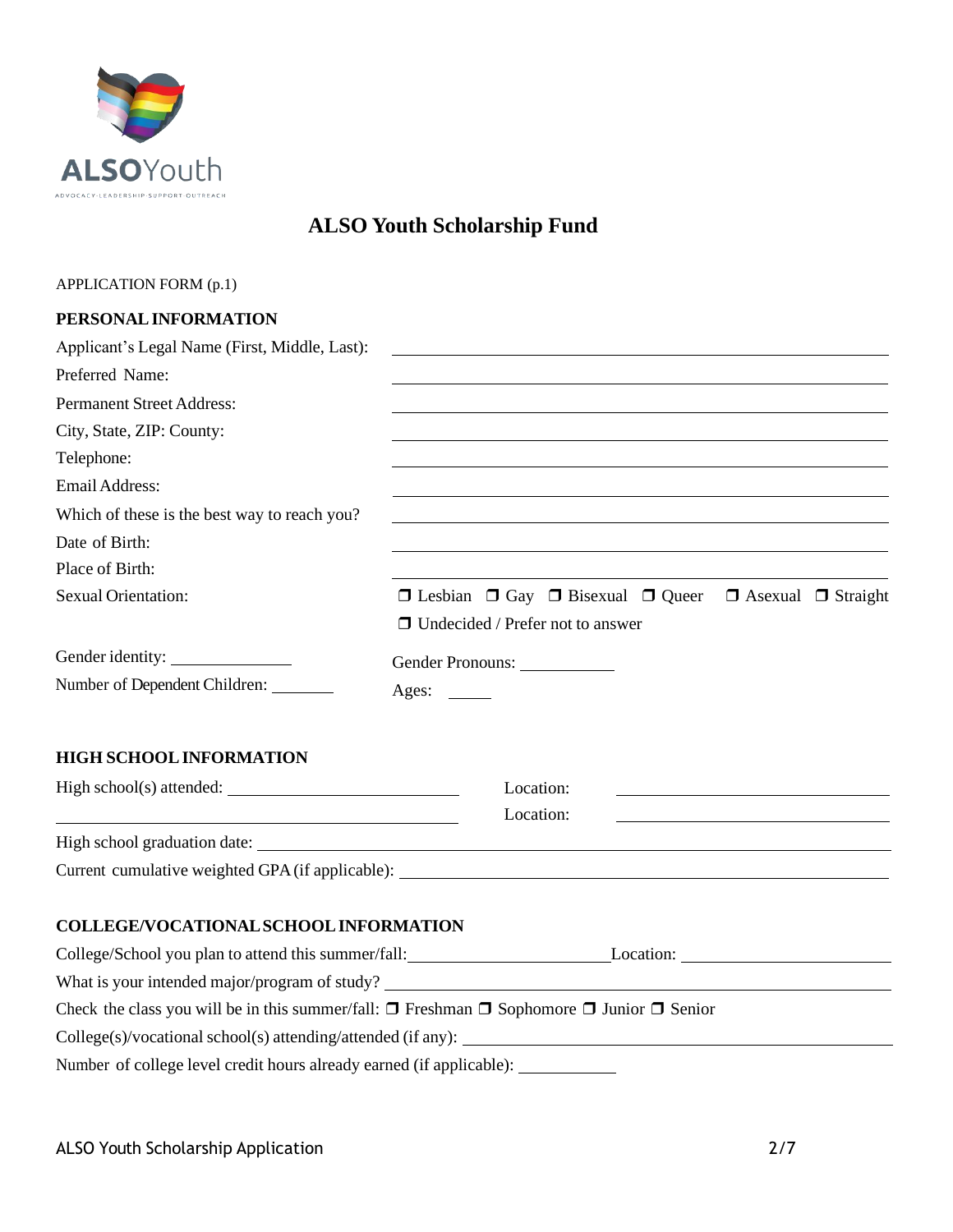# **COMMUNITYAND SCHOOLINVOLVEMENT**

Please list any community organizations such as service, volunteer and religious organizations, or school affiliated clubs or groups in which you are now active or have previously been active:

Organization / Year(s) / Position: *(e.g. Community Org / 2016 – present / Youth Leader)*

#### **HONORS AND AWARDS**

Please list any honors or awards you have received, the name of the organization presenting the award and date: *(e.g. Honor or Award / Date:)*

#### **SPECIALEXPERIENCES**

Please describe any special experiences that have made an impact on your life which you would like to share with the committee (e.g. family situations, coming out story):

#### **PERSONALSTATEMENT**

Please attach 1-2 pages of a personal statement explaining why you are applying for this scholarship and describing your educational or career goals. Please print your name at the top of each page.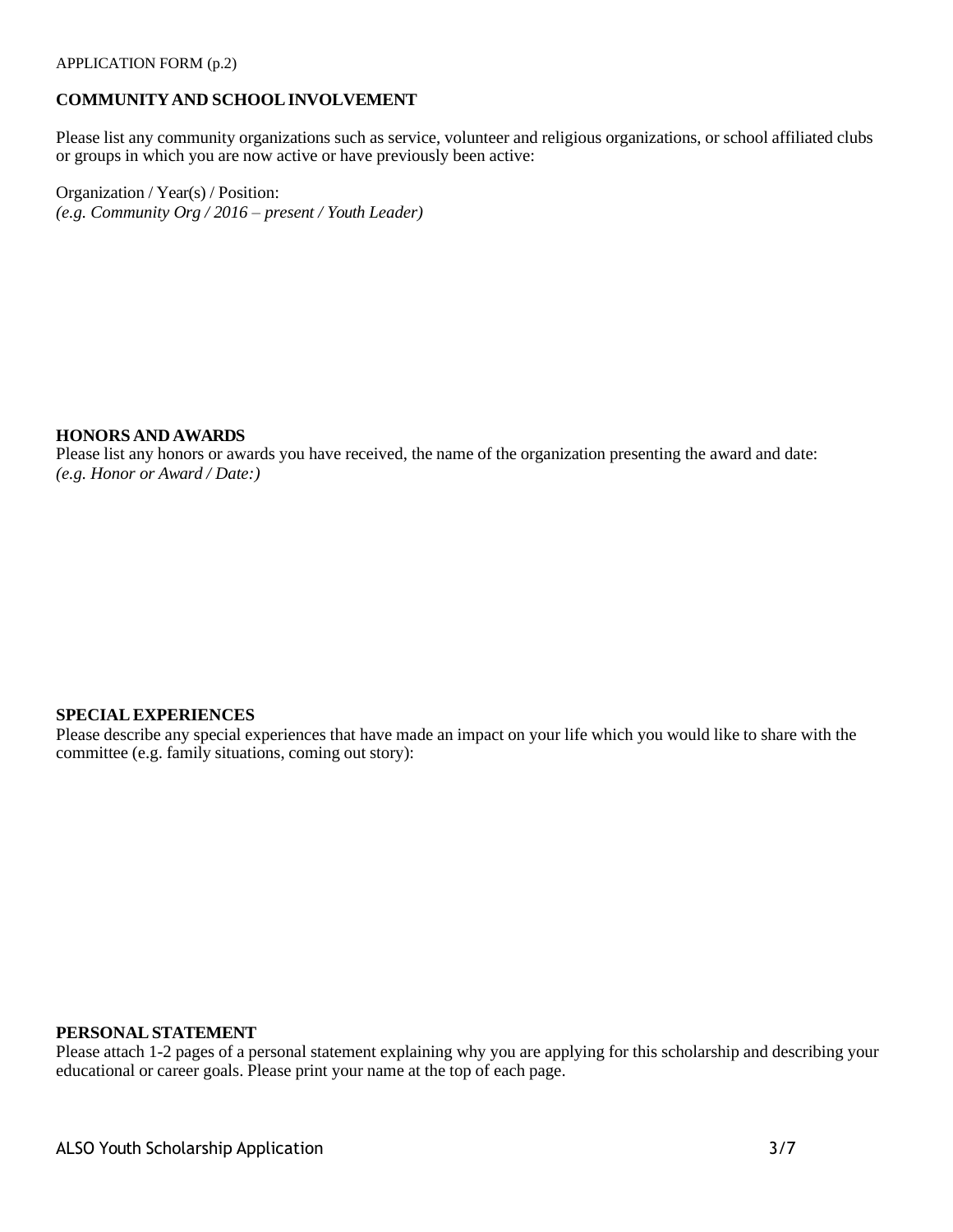# **FINANCIAL DATA**

Please list Projected College Expenses and Assistance for the upcoming academic year. (estimates are acceptable):

# **ANTICIPATED EXPENSES FINANCIALASSISTANCE**

| Tuition/Customary Fees:            |   |
|------------------------------------|---|
| <b>Books and Supplies:</b>         |   |
| Add.'l Fees (parking etc.):        | S |
| Personal Expenses:                 |   |
| Other (specify):                   |   |
| Other (specify):                   |   |
| <b>TOTAL Anticipated Expenses:</b> |   |
|                                    |   |

| Family/Personal Contribution: |   |  |
|-------------------------------|---|--|
| Federal/State Grants:         |   |  |
| Scholarships:                 |   |  |
| <b>Work Study Program:</b>    |   |  |
| Loans:                        | S |  |
| Other (specify):              | S |  |
| <b>TOTAL</b> Assistance:      |   |  |
|                               |   |  |

Please list your employment history, including dates, starting with your most recent job. Also, please attach a one-page resume.

| Company / dates:                                                                                                                                      |
|-------------------------------------------------------------------------------------------------------------------------------------------------------|
| Job title / hours per week:<br><u> 1989 - Johann Stoff, deutscher Stoffen und der Stoffen und der Stoffen und der Stoffen und der Stoffen und der</u> |
| Company / dates:<br>the contract of the contract of the contract of the contract of the contract of the contract of the contract of                   |
| Job title / hours per week:<br><u> 1989 - Johann John Barn, mars and deur de Barn, mars and deur de Barn, mars and deur de Barn, mars and deur d</u>  |
| Company / dates:                                                                                                                                      |
| Job title / hours per week:                                                                                                                           |
| Company / dates:<br><u> 1990 - Jan Samuel Barbara, martin da shekara ta 1991 - An tsara tsa a shekara tsa a tsara tsa a tsara tsa a t</u>             |
| Job title / hours per week:<br><u> 1989 - Johann Stoff, amerikansk politiker (d. 1989)</u>                                                            |
|                                                                                                                                                       |
| Applicant's annual income from full or part-time work:                                                                                                |
| Spouse/Partner's annual income from full or part-time work:                                                                                           |
| How many people live in your household?                                                                                                               |
| Explain below any unusual financial circumstances in your household:                                                                                  |
|                                                                                                                                                       |
|                                                                                                                                                       |
|                                                                                                                                                       |

\_\_\_\_\_\_\_\_\_\_\_\_\_\_\_\_\_\_\_\_\_\_\_\_\_\_\_\_\_\_\_\_\_\_\_\_\_\_\_\_\_\_\_\_\_\_\_\_\_\_\_\_\_\_\_\_\_\_\_\_\_\_\_\_\_\_\_\_\_\_\_\_\_\_\_\_\_\_\_\_\_\_\_\_\_\_\_\_\_\_\_\_\_\_\_\_\_\_\_\_

\_\_\_\_\_\_\_\_\_\_\_\_\_\_\_\_\_\_\_\_\_\_\_\_\_\_\_\_\_\_\_\_\_\_\_\_\_\_\_\_\_\_\_\_\_\_\_\_\_\_\_\_\_\_\_\_\_\_\_\_\_\_\_\_\_\_\_\_\_\_\_\_\_\_\_\_\_\_\_\_\_\_\_\_\_\_\_\_\_\_\_\_\_\_\_\_\_\_\_\_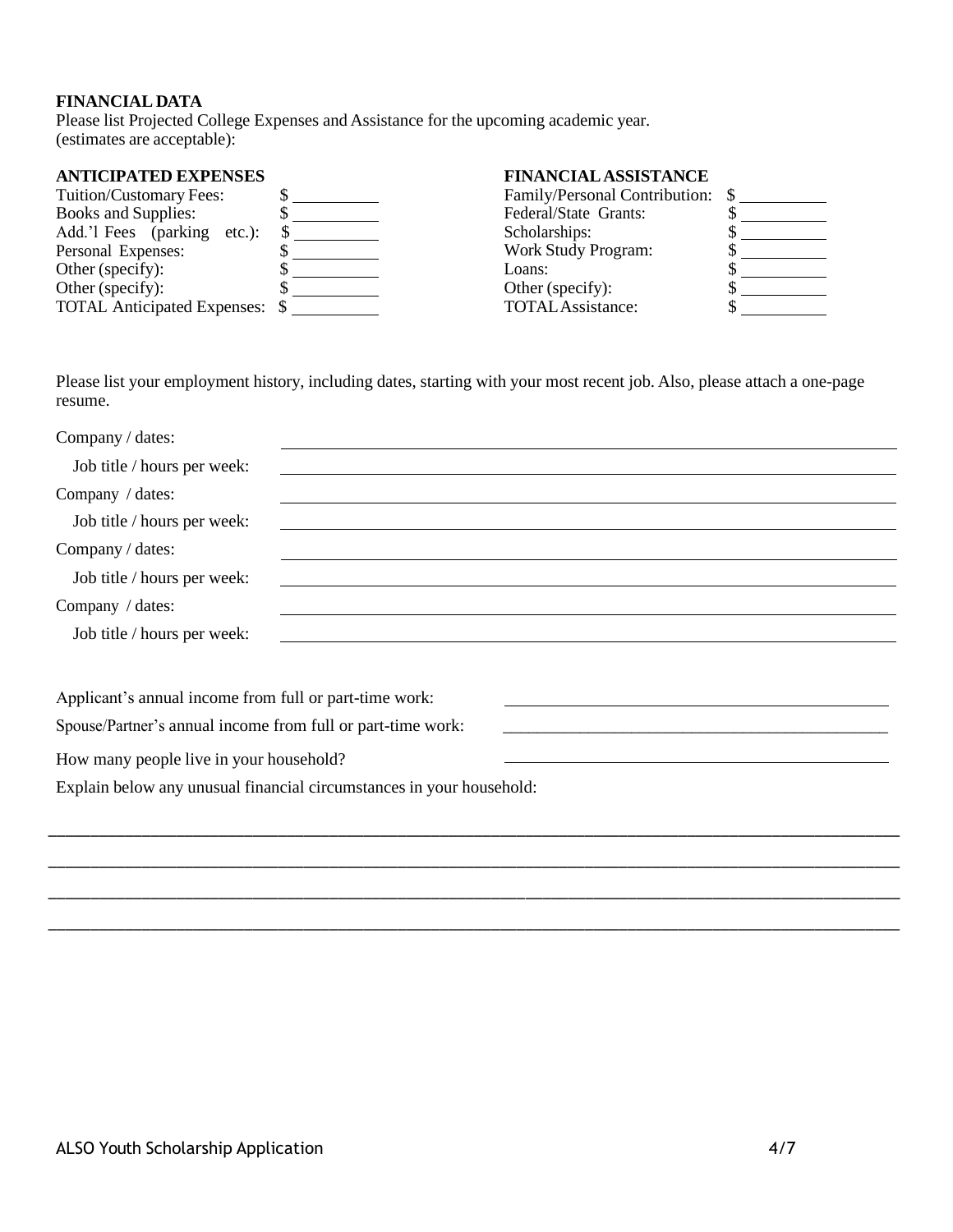# **SCHOLARSHIPAWARDS**

ALSO Youth awards scholarships on the basis of a competitive process for identified LGBTQ+ high-school seniors and college students who have not attained the maximum age (22 years) under the eligibility requirements that may consider academic achievement, extracurricular and community involvement, a statement of the applicant's personal aspirations and educational goals, financial need, and references.

Scholarships are awarded at the discretion of the ALSO Youth's Scholarship Committee and upon approval by the ALSO Youth Board of Directors. Scholarship funds are paid directly to the recipient's school and are designated for tuition, required fees, books and supplies only. The ALSO Youth Scholarship Committee reserves the right not to award scholarships if applicants are not considered qualified. Scholarships are awarded without regard to race, color, ethnicity, national origin, religion, sexuality, gender identity or immigration or citizenship status.

## **APPLICATION AND INFORMATION RELEASE STATEMENT**

The information provided in my application is, to the best of my knowledge, complete and accurate. I understand that false statements on this application may disqualify me from receiving a scholarship. I understand, due to funding, not every eligible applicant will receive an award; however, no application materials will be returned.

I, (print applicant's legal name) give permission for any college or school to release to the ALSO Youth Scholarship Committee any information necessary to process or maintain my scholarship.

Applicant's Signature (legal name): Date: Date:

# **APPLICATION CHECKLIST**

The ALSO Youth Scholarship application includes all of the following materials. Check off each item when completed, and if possible, submit together in one envelope. INCOMPLETE APPLICATIONS WILL NOT BE CONSIDERED.

- $\Box$  A completed application form.
- $\overline{\Box}$  Transcript(s) of grades for the applicant's most recently completed coursework (this may include high school transcripts, GED score report or postsecondary transcripts).
- $\Box$  Two recommendation forms from non-related adults such as instructors or other campus administrators, employers, mentors, etc.
- $\Box$  An up-to-date, typed resume.
- $\Box$  A one-to-two page typed personal statement expressing why the applicant is applying for the scholarship and the applicant's educational and career goals.
- A copy of the applicant's completed Free Application for Federal Student Aid (FAFSA) or equivalent.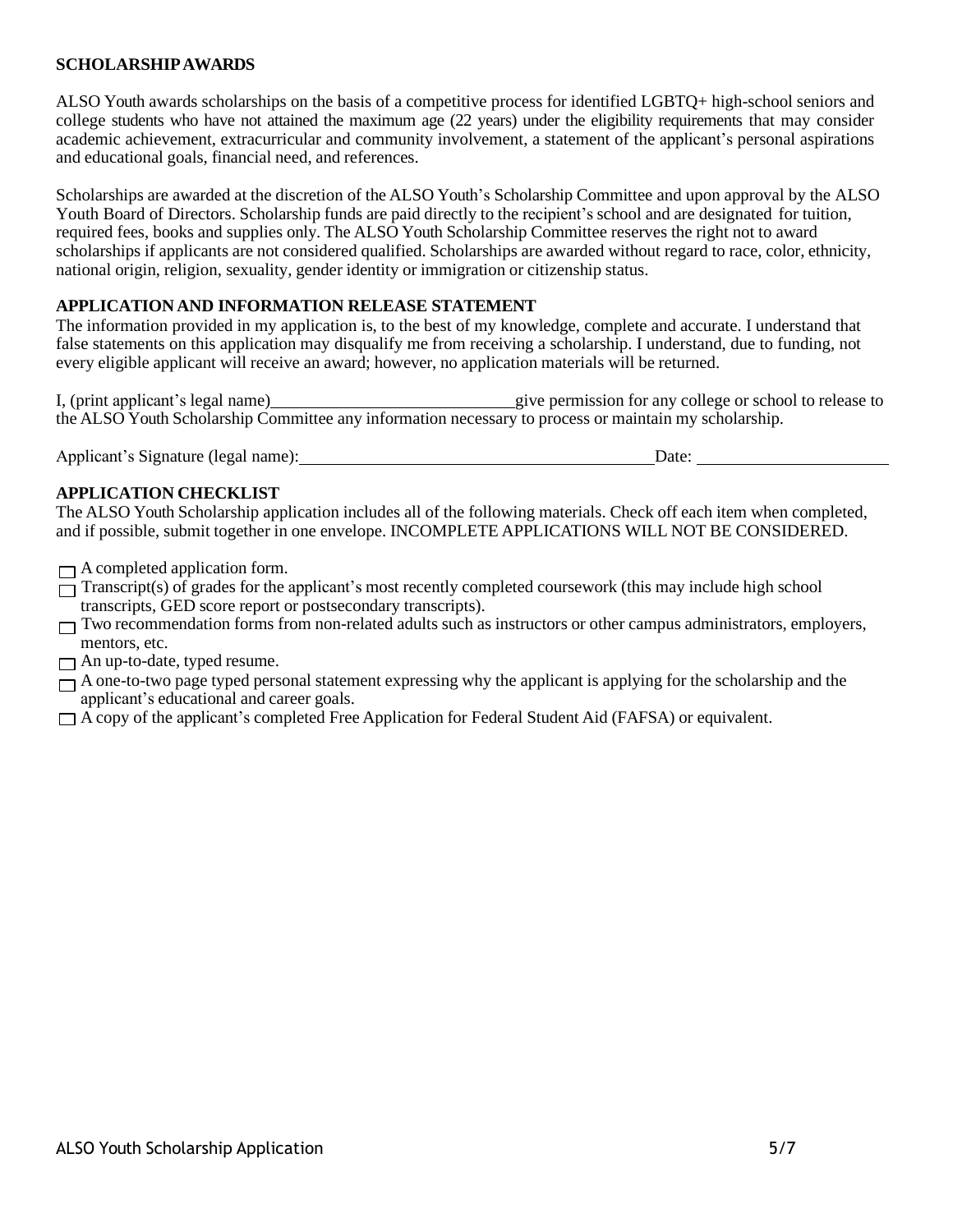#### RECOMMENDATION FORM #1

#### **APPLICANT:**

| Applicant's Name:<br><u> 1989 - Jan Sterling von de Sterling von de Sterling von de Sterling von de Sterling von de Sterling von de S</u> |
|-------------------------------------------------------------------------------------------------------------------------------------------|
| Permanent Street Address:                                                                                                                 |
| City, State, ZIP:                                                                                                                         |
| College/university you plan to attend this fall:                                                                                          |

# **TO THE REFERENCE:**

The student named above is applying for an ALSO Youth Scholarship. Your recommendation is needed as part of the application process. After completing the information below, please use the back of this form or an attached sheet to provide your recommendation for this applicant.

Your recommendation should express why you think this student should be considered for a scholarship. Criteria for scholarship selection include the applicant's academic commitment and potential, as well as financial need. YOUR COMMENTS ARE VERY IMPORTANT.

Please note that the recommendation may not be written by current ALSO Youth Board members or staff.

Please return this form and your written recommendation to the applicant (in a sealed envelope with your signature across the flap) so the applicant may submit it as part of a total application package.

The application deadline is May 13, 2022.

Check your relationship to the applicant:  $\Box$  Instructor/Professor  $\Box$  Employer/Supervisor  $\Box$  Other

| Your Name: Name: New Your Name: New Your Name: New Your Name: New Your Name: New Your Name: New Your Name: New Your Name: New Your Name: New Your Name: New Your Name: New Your Name: New Your Name: New Your Name: New Your N                                                                                                                                                                                |
|---------------------------------------------------------------------------------------------------------------------------------------------------------------------------------------------------------------------------------------------------------------------------------------------------------------------------------------------------------------------------------------------------------------|
| Title:                                                                                                                                                                                                                                                                                                                                                                                                        |
| Mailing Street Address: 1988 and 2008 and 2008 and 2008 and 2008 and 2008 and 2008 and 2008 and 2008 and 2008 and 2008 and 2008 and 2008 and 2008 and 2008 and 2008 and 2008 and 2008 and 2008 and 2008 and 2008 and 2008 and                                                                                                                                                                                 |
| City, State, ZIP:                                                                                                                                                                                                                                                                                                                                                                                             |
|                                                                                                                                                                                                                                                                                                                                                                                                               |
|                                                                                                                                                                                                                                                                                                                                                                                                               |
| Date: $\frac{1}{\sqrt{1-\frac{1}{2}}\sqrt{1-\frac{1}{2}}\sqrt{1-\frac{1}{2}}\sqrt{1-\frac{1}{2}}\sqrt{1-\frac{1}{2}}\sqrt{1-\frac{1}{2}}\sqrt{1-\frac{1}{2}}\sqrt{1-\frac{1}{2}}\sqrt{1-\frac{1}{2}}\sqrt{1-\frac{1}{2}}\sqrt{1-\frac{1}{2}}\sqrt{1-\frac{1}{2}}\sqrt{1-\frac{1}{2}}\sqrt{1-\frac{1}{2}}\sqrt{1-\frac{1}{2}}\sqrt{1-\frac{1}{2}}\sqrt{1-\frac{1}{2}}\sqrt{1-\frac{1}{2}}\sqrt{1-\frac{1}{2}}$ |